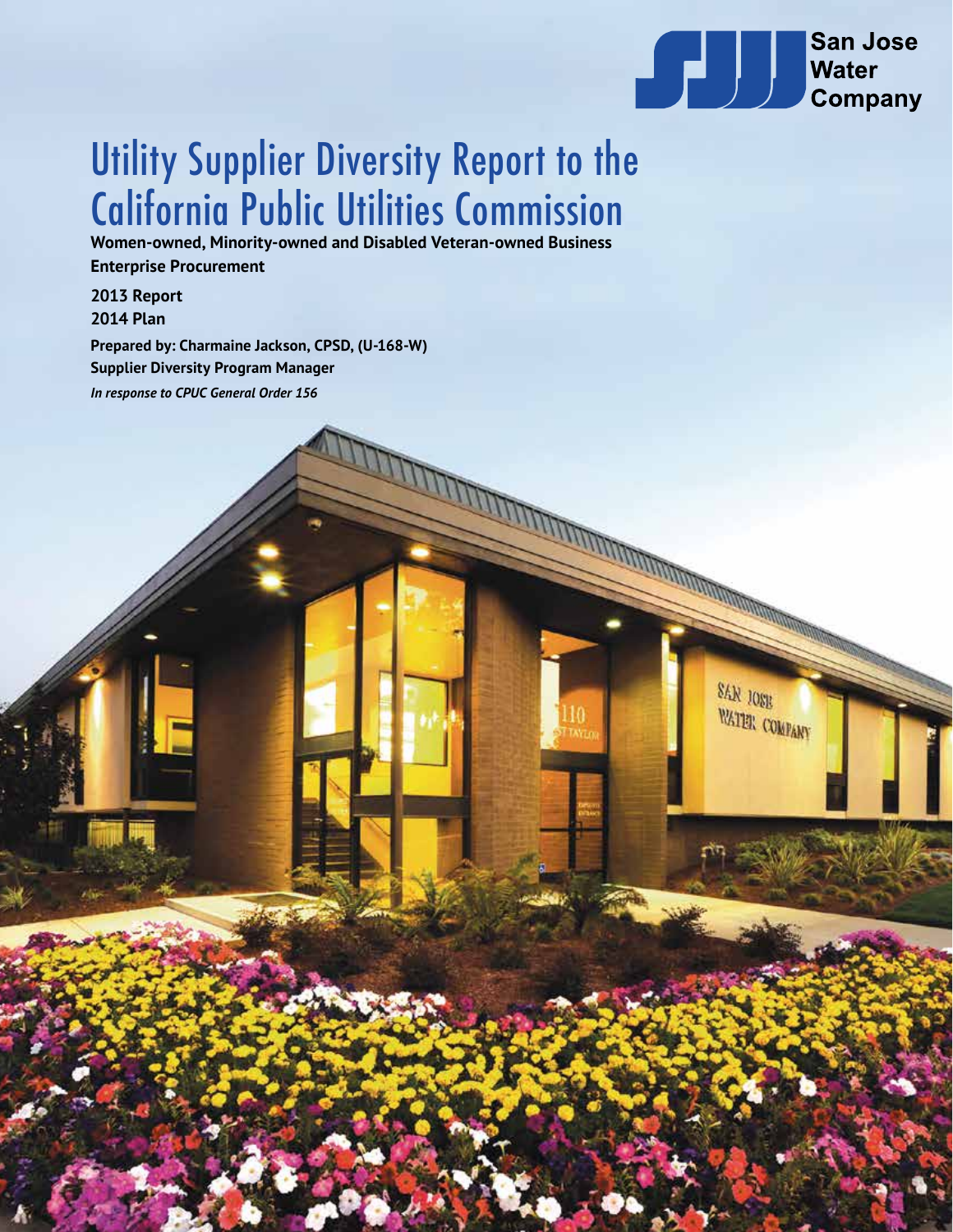The San Jose Water Company's supplier diversity program is a true reflection of the community we serve.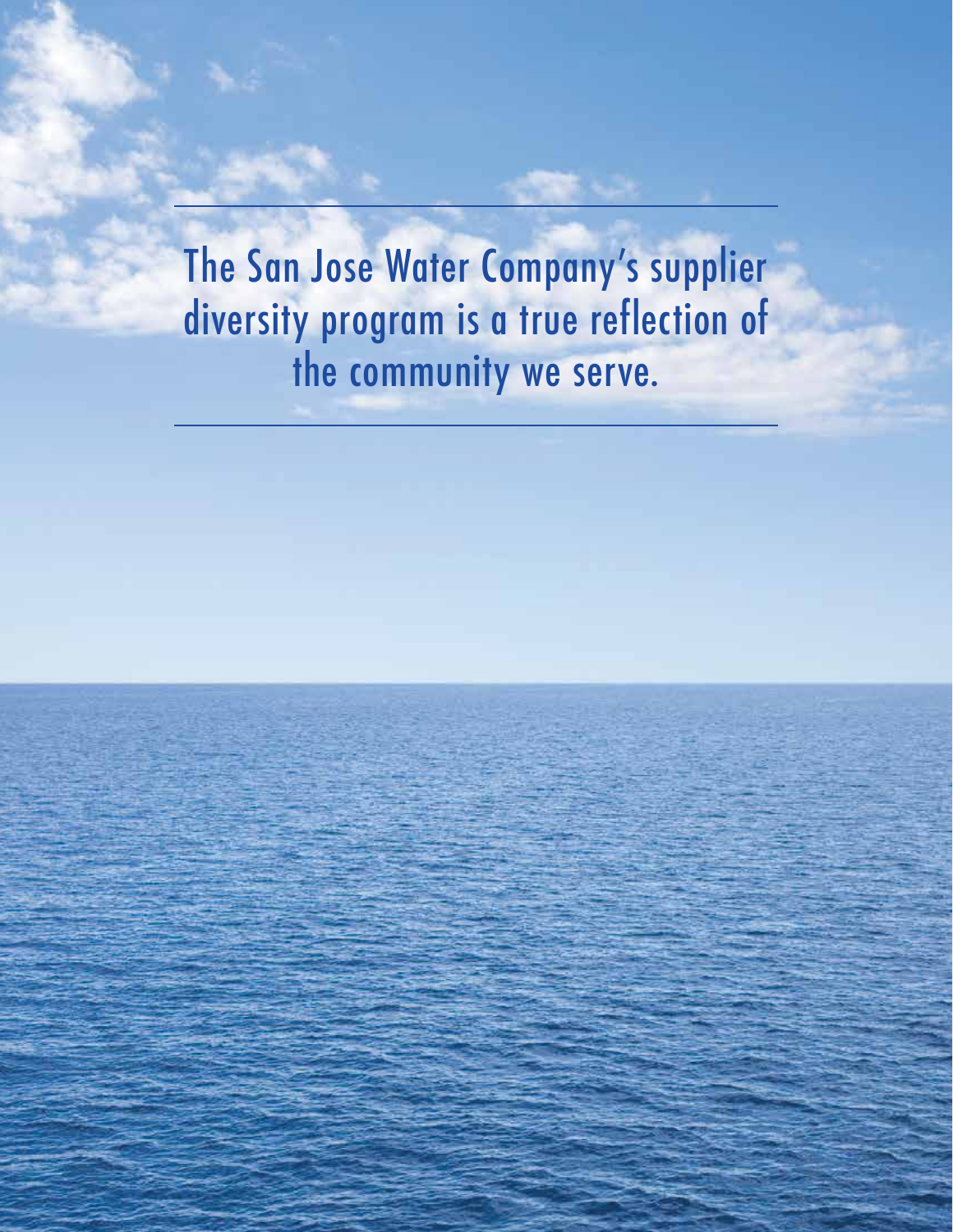## **TABLE OF CONTENTS**

| <b>Section</b> |                                                                                                                       | Page No.       |
|----------------|-----------------------------------------------------------------------------------------------------------------------|----------------|
|                | Message from San Jose Water Company's Chairman,                                                                       |                |
|                | President and CEO                                                                                                     | $\mathbf{1}$   |
|                | Summary of 2013 Program and Highlights                                                                                | $\overline{2}$ |
|                | The Value of Water - The Role Supply Chain Plays - Going Beyond the Numbers                                           | $\overline{3}$ |
|                | 2013 Annual Report                                                                                                    |                |
| 9.1.1          | Internal/External Activities                                                                                          | 5              |
| 9.1.2          | Summary of Purchases and/or Contracts                                                                                 | 9              |
| 9.1.3          | Program Expenses                                                                                                      | 11             |
| 9.1.4          | <b>Goal Progress</b>                                                                                                  | 11             |
| 9.1.5          | <b>Subcontractor Reporting</b>                                                                                        | 11             |
| 9.1.6          | Complaints                                                                                                            | 12             |
| 9.1.7          | <b>Exclusions</b>                                                                                                     | 12             |
| 9.1.8          | Diverse Suppliers in Underutilized Areas                                                                              | 12             |
|                | West Valley Construction - A Prime Example A Prime Success                                                            | 13             |
|                | 2014 Plan                                                                                                             |                |
| 10.1.1         | Goals                                                                                                                 | 14             |
| 10.1.2         | Planned Internal/External Activities                                                                                  | 14             |
| 10.1.3         | Recruitment Plans for Suppliers in Underutilized Areas                                                                | 15             |
| 10.1.4         | (Former Section 10.1.4 on "Plans for Recruiting Diverse Suppliers in Excluded<br>Categories" is no longer applicable) | 15             |
| 10.1.5         | <b>Planned Subcontracting Activities</b>                                                                              | 15             |
| 10.1.6         | Plans for Complying with WMDVBE Program Guidelines                                                                    | 15             |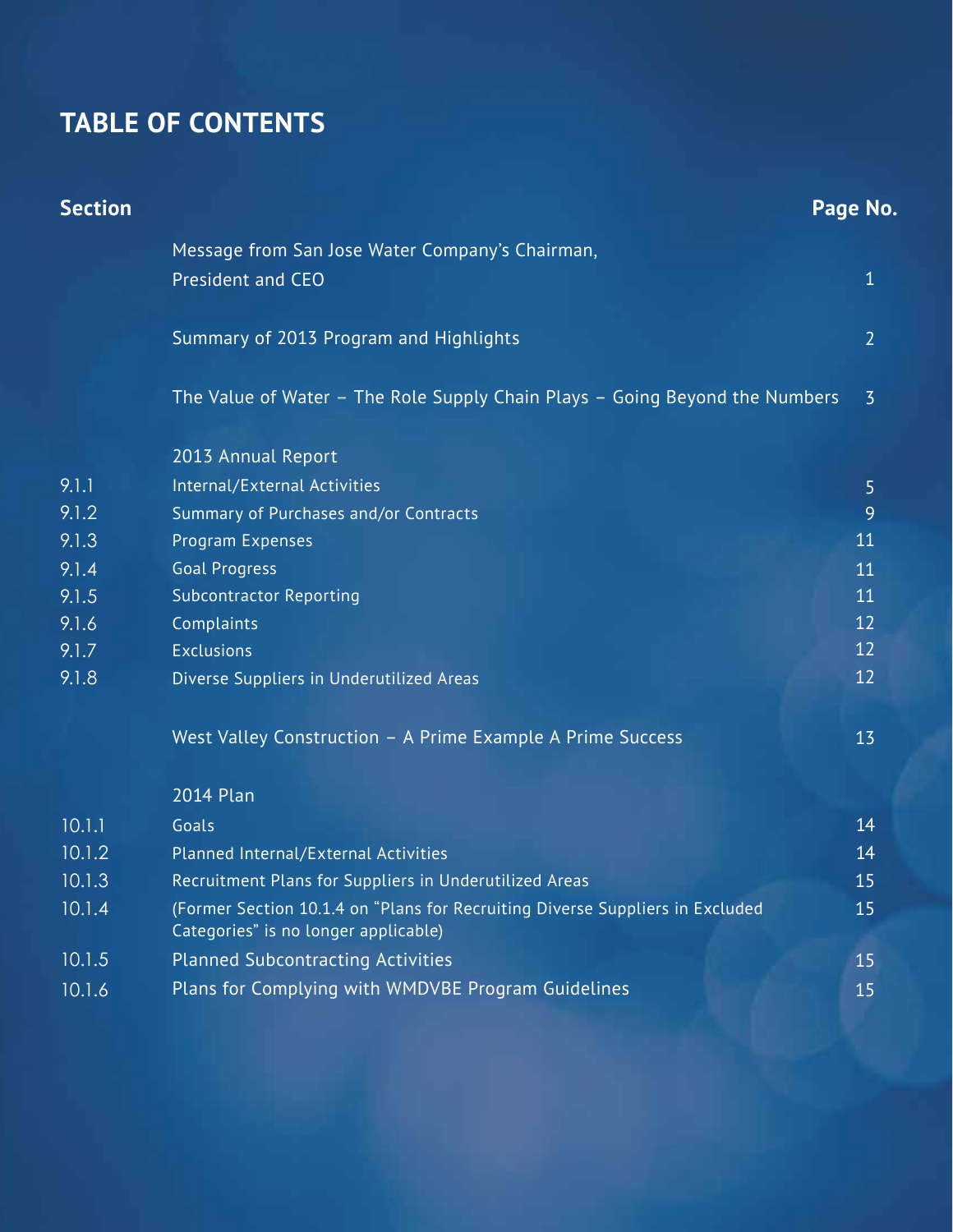### **San Jose Water Company**



At San Jose Water Company (SJWC) the delivery of exceptional customer service is our first priority. Our mission is to provide safe, reliable, high quality water service at a fair and reasonable price. These priorities require us to manage our business with both efficiency and integrity. Therefore, our commitment to include the best suppliers in our supply chain is a natural extension of these priorities. We strongly believe that the best in class suppliers not only provide quality and competitive price but also ultimately reflect the community and the customers we serve.

This year we are pleased to report that our procurement efforts, emphasizing diverse-owned businesses, have resulted in over \$18.1 million or 19.6% in goods and services provided to SJWC by women, minority, and service-disabled veteran-owned businesses. For the first time, SJWC exceeded the California Public Utilities Commission's (CPUC) 1.5% Disabled Veteran Business Enterprise goal ending the year with more than \$1.4 million in procurement with service-disabled veteran-owned businesses.

I reflect back to the beginning of this program in 2004, when our initial measure of minority business participation was less than \$300,000 per year. We realized that an important task for us was to understand, identify and remove any impediments faced by such suppliers to do business with San Jose Water Company. In these past years, we've worked to reduce any such obstacles, and now, in 2013, SJWC's commitments to these efforts are stronger than ever. We have steadily increased not only the amount of direct procurement with diverse businesses, with the support of our largest partners, but we have also increased the total sub-contracting efforts with diverse businesses.

While we are pleased with our progress, we look forward to continued improvement in building a strong and sustainable diverse supply chain. I am therefore confident that our unwavering focus and commitment to supplier diversity will continue to fuel our operational success.

W. Richard Roth Chairman, President and CEO San Jose Water Company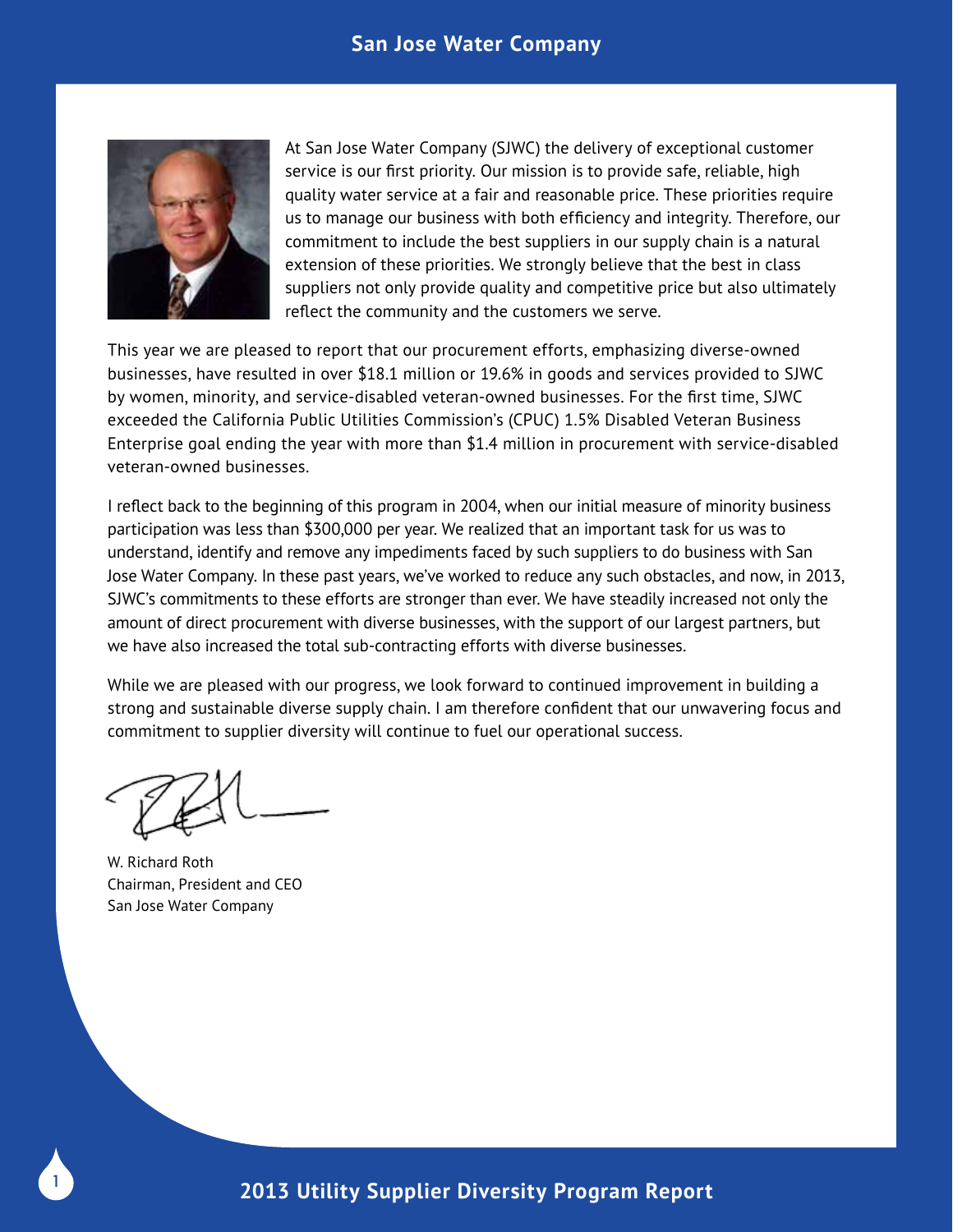.

This filing complies with the requirements of California Public Utilities Commission's (CPUC) General Order 156, and contains the 2013 Annual Report and the 2014 Annual Plan of San Jose Water Company's (SJWC) Utility Supplier Diversity Program (USDP). The annual report describes the program activities and results achieved for the period of January 1 through December 31, 2013. This report will serve as SJWC's second report to the CPUC under the guidelines of General Order 156.

## **2013 Annual Report Summary of Program and Highlights**

SJWC's commitment to the CPUC USDP program and its goal to provide access and opportunity to women-, minority- and disabled veteran-owned business (WMDVBE) enterprises continues to progress in both program and process development.

SJWC's overall procurement totaled \$92.4 million. In 2013, the company's procurement for goods and services with WMDVBE's represents \$18.1 million or 19.6% of total company procurement spend. Our 2013 results increased by \$638,000 or approximately 4% with diverse businesses over 2012. The company's collaborative efforts with the other Class A water companies assisted in the focus of key program initiatives to help build best in class sustainable supplier diversity initiatives. SJWC's year over year procurement growth with MWDVBE's resulted in increases in the following categories:

- Women business enterprise (WBE) spend reached its all-time high of  $$2.4$  million. This is an increase of \$200,000 or 10%.
- Disabled veteran business enterprise (DVBE) procurement in 2013 will exceed the CPUC's goal of 1.5% with  $$1.4$  million or  $1.6\%$  of SJWC's total procurement in this category.

## **Highlights of SJWC's 2013 USDP Success**

Significant SJWC achievements include the following:

- In 2013, SJWC's overall spend increased to  $$18.1$  million, this increase represented an increase of approximately  $4\%$  in total qualifying procurement activity in comparison to 2012. Through focused procurement efforts diverse spend increased by \$638,000 in 2013.
- Procurement with disabled veteran-owned firms increased by  $300\%$ . SJWC's recent focus on direct contracts with disabled veteran-owned firms, along with prime supplier partnerships, have propelled the company's success in this area.
- SJWC added 28 new diverse businesses to the vendor pool. These results represent the highest number of additions of new suppliers in the history of the program.
- SJWC focused on its commitment to environmental stewardship and diversity by awarding the contract for the company's new line of fuel-efficient fleet resulting **OVET** \$250,000 in direct procurement from a MBE auto dealership.
- SJWC's Program Manager continued to lead the collaborative efforts of the California Water Association USDP Committee by serving as Committee Chair. The ongoing strategic efforts resulted in program participation from seven of the largest water utilities in the state. Focus areas include: Outreach, Communication and Reporting.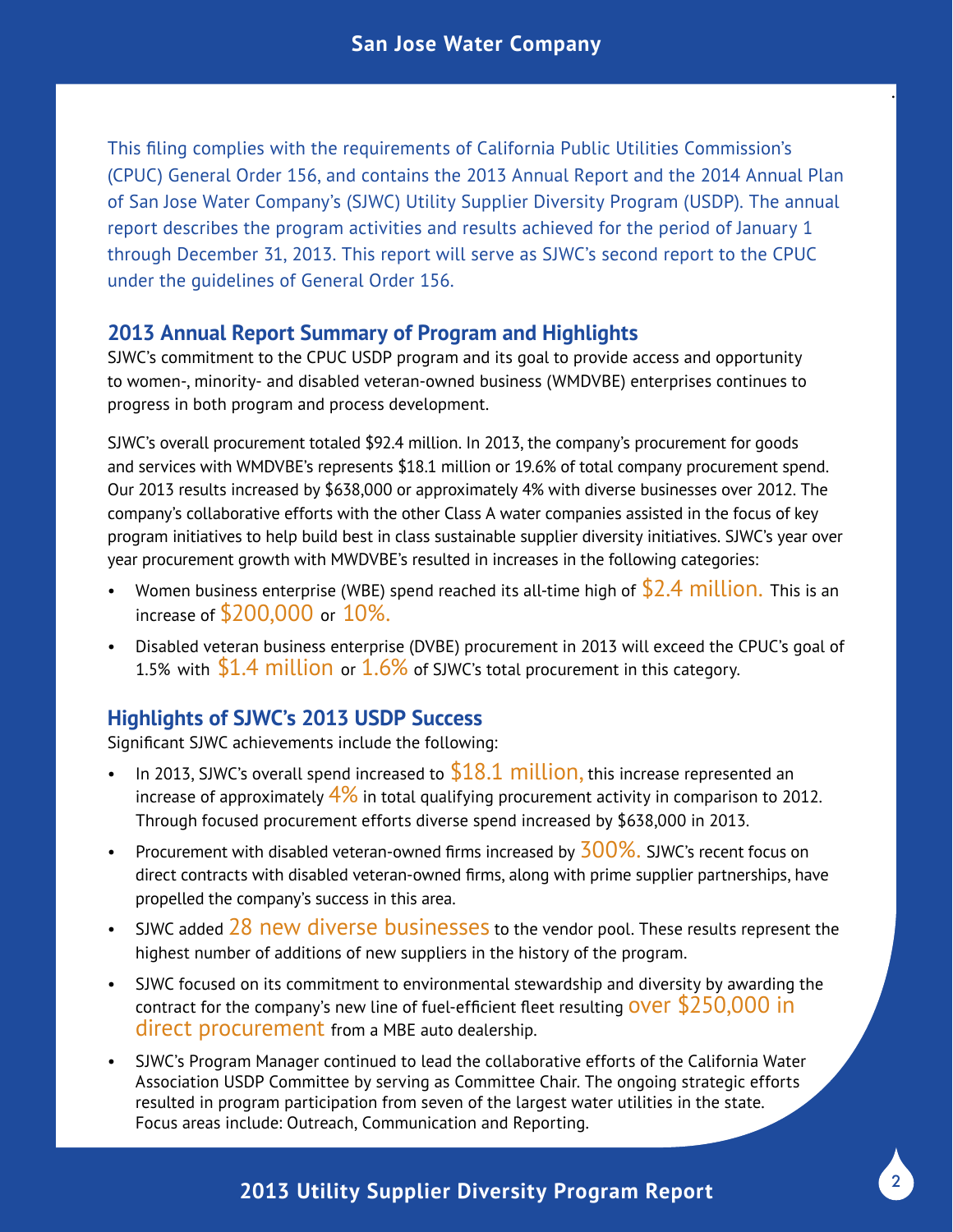### **The Role Supply Chain Plays in the Value of Water - Going Beyond the Numbers**

Water's economic value is evident in that it is essential to our daily lives. At times because of its competing uses, we as consumers take its importance for granted. It is the responsibility of San Jose Water Company to deliver clean water with what is seamless operation to our customers. However, SJWC relies on its suppliers to assist in this managing the delivery of water to our customers through operational efficiencies.

Reinvestment in aging infrastructure is imperative for safe and reliable service. From treatment plants, to pumping stations, to the local storage tanks and miles of pipeline, many of the systems that deliver water to the homes and businesses we serve was built many years ago. Aging parts of the system must be upgraded repaired and/or replaced to ensure reliable water delivery for the growth and expansion of Silicon Valley.

SJWC's utilization of MWDVBE and local business to replace miles of pipeline at competitive costs is essential. SJWC highlights the year-over-year progress with Northern Underground, a minority business located in San Jose, CA. Northern Underground is recognized for its consistently high level of customer service, focus on environmental leadership and workplace safety that parallel the goals of SJWC.

We work side by side with the best water company in Silicon Valley. San Jose Water Company understands the importance of working in partnership with their suppliers. They don't do business with us because we are a minority-owned business, they do business with us because we are committed to service level excellence.

> – John Garcia, Owner Northern Underground



Northern Underground provides a very high level of service for complex pipeline installation projects. They have continued to build their reputation with San Jose Water Company by consistently meeting all challenges. Their customer service is very polished both with San Jose Water Company and with businesses and citizens that are impacted by the pipeline installations. They have earned the utmost respect of San Jose Water Company and are one of our trusted contractors.

– Bill Tuttle, Director of Engineering, Supplier Diversity Champion, San Jose Water Company

The USDP efforts at SJWC continue to improve. The company's focus on finding qualified suppliers in key areas of that offer the greatest opportunity is demonstrated by its' consistent annual progress from year to year. In 2013, SJWC exceeded the CPUC's goal for the utility to procure goods from disabled-veteran owned business and minority owned businesses. SJWC also improved in the overall women business enterprise spend category.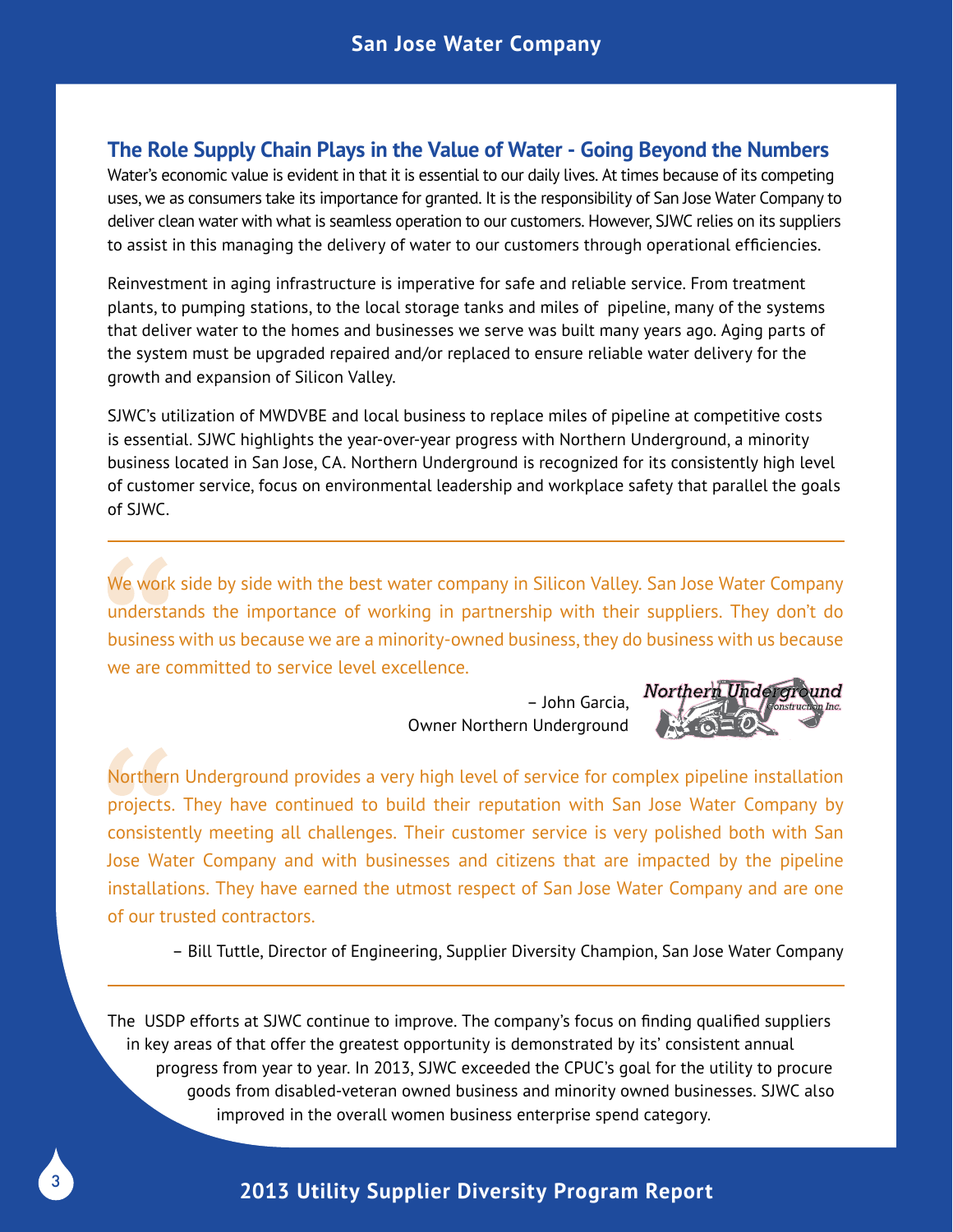## **Year on Year Progress**





**Total Spend**

| Year | <b>Total</b><br>Procurement | <b>Diverse</b><br>Procurement |
|------|-----------------------------|-------------------------------|
| 2011 | \$70,511,821                | \$12,295,595                  |
| 2012 | \$96,313,252                | \$17,507,376                  |
| 2013 | \$92,429,415                | \$18,145,595                  |
|      |                             |                               |



**Diverse Spend Diverse Suppliers**

| Year | <b>Diverse</b><br><b>Suppliers</b> | <b>Newly Awarded</b><br>Contracts |
|------|------------------------------------|-----------------------------------|
| 2009 | 64                                 | Not Recorded                      |
| 2010 | 80                                 | 74                                |
| 2011 | 90                                 | 10                                |
| 2012 | 104                                | 14                                |
| 2013 | 132                                | 28                                |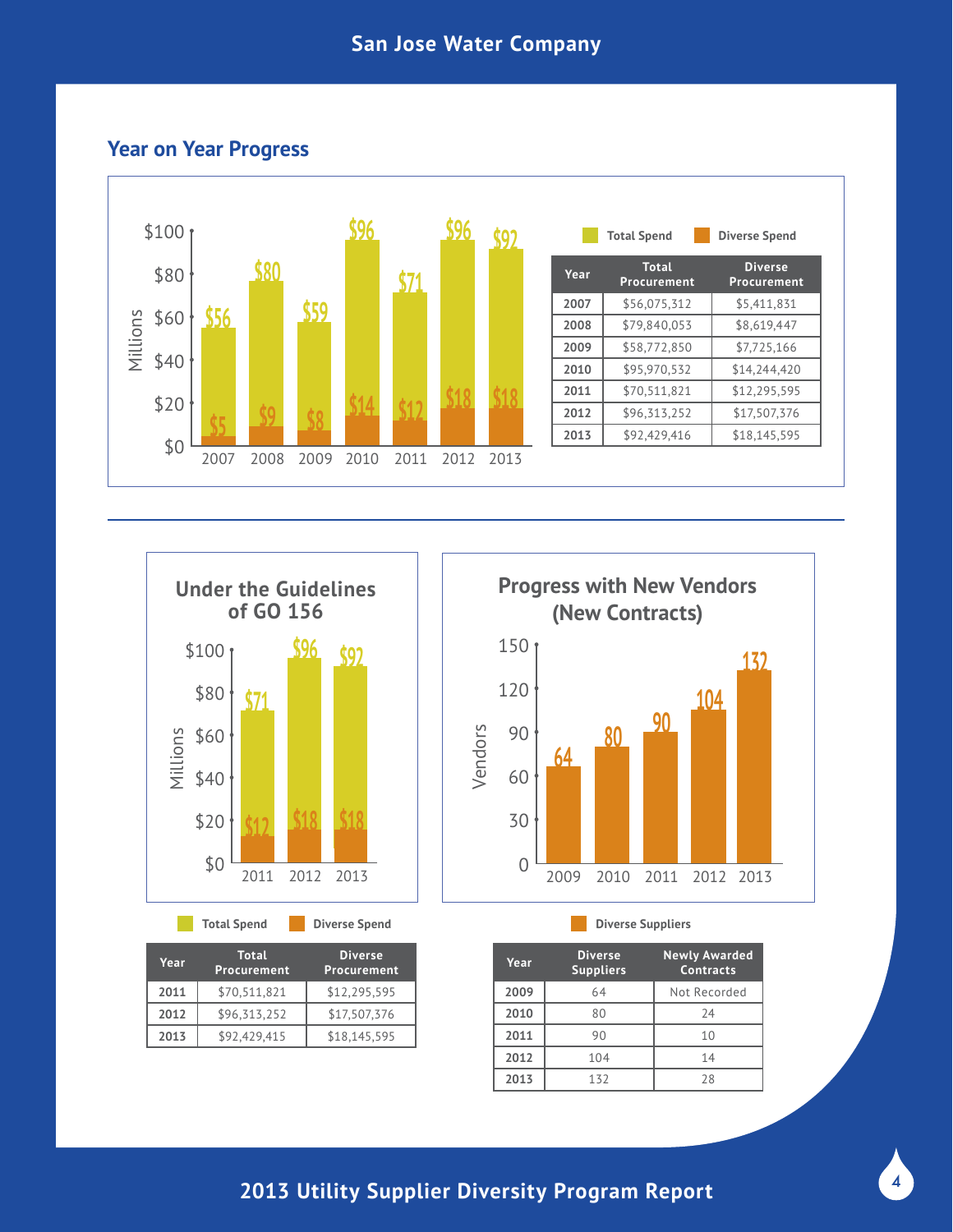### **9.1.1 Internal/External Activities**

In 2013, SJWC's internal and external program activities were a key factor in our improved supplier diversity performance. During the year, we implemented a number of efforts to improve processes and program visibility. SJWC continued to create program awareness both internally and externally through various communications channels

#### **Internal Activities**

In 2013, the SJWC USDP strategy included an increase in program awareness and improved partnerships with the SJWC Procurement Logistics and Information Technologies teams.

Internal activities directed to support the program strategy included:

- 1. USDP monthly meetings with the Director of Procurement and Logistics.
- 2. Improved and customized reporting systems.
- 3. Engaged internal stakeholders to develop and implement WMDVBE strategies and inclusion in key request for proposals.
- 4. Inclusion of department champions at supplier diversity outreach events.
- 5. Updates and branding of the USDP website to align with the SJWC corporate website.
- 6. Upgraded diverse supplier web portal registration.

#### **Champions Program Initiative**

SJWC relies on the active participation of its internal champions. USDP efforts benefit from is Champion Program Initiative **C.A.P.**

**C**ommit to providing opportunities for diverse businesses.

**Attend outreach events to engage** potential suppliers.

**P**articipate in strategic and operational meetings for the program.

2013 CAP program initiative results:

- ▶ 28 new diverse businesses added to the supply chain.
- Champion presentation at the Contractors' Meeting with a focus on educating and encouraging prime supplier participation in meeting supplier diversity goals.
- ▶ An increase of \$1.3 million or 65% in procurement with diverse businesses through Tier II sub-contracting participation.
- **Developed diverse business inclusion goals** for the Montevina treatment plant expansion.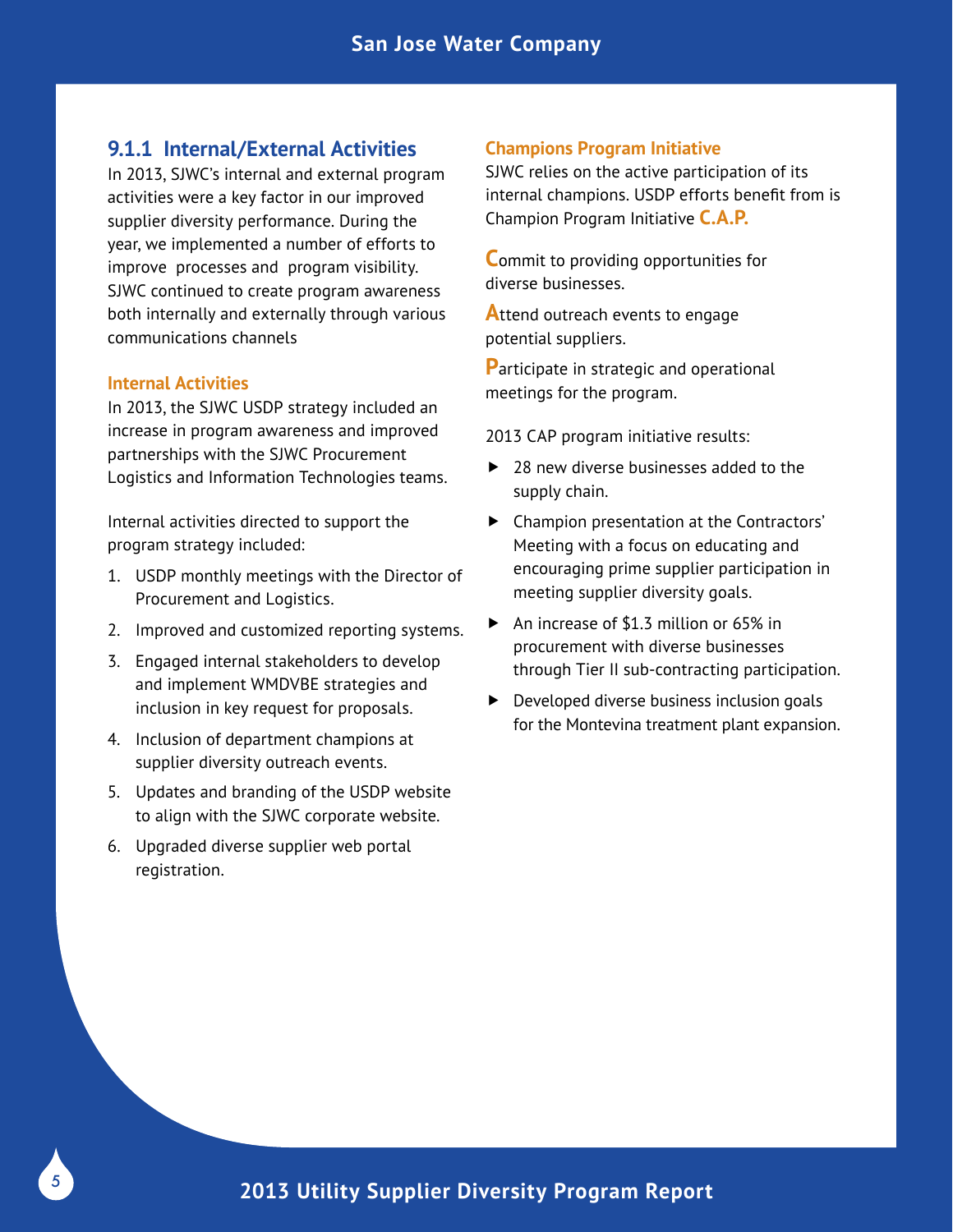#### **Community Outreach Making An Impact**

SJWC continues the company's outreach efforts by participating in, collaborating with, and attending community events that include partnerships with women, minority and disabled veteran owned business enterprises both in San Jose and throughout California. Relationship building is a key factor to engage company leaders who can outline and identify potential opportunities. SJWC's program manager and Champions partner with such organizations as listed below which enables key decision makes to participate and play a key role in educating diverse business on the process of doing business with SJWC.

- ▶ National Minority Supplier
- ▶ Development Council
- ▶ Women's Business Enterprise Council
- **Institute for Supply Management**
- ▶ CPUC Sponsored Small Business Expos
- Elite Disabled Veteran Network
- DVBE Alliance

In 2013, SJWC participated in a panel presentation that outlined the value proposition of supplier diversity. This panel discussion outlined the collaborative efforts set forth to implement the Commission's Capacity Building



and Technical Assistance Program (Mentor Protégé Pilot Program). This workshop served as an introduction to Tier 1 Capacity Building and Technical Assistance Program development and provided direction and encouragement for additional utilities to implement similar programs.



#### **Joint Utility Meetings**

SJWC actively participates in the CPUC's joint utilities meetings. SJWC's program manager represents the collaborative efforts of Class A water companies and is a key contributor in the development of the core principles and process by which diverse businesses engage with California's large and small utilities.

#### **2013 Contractors Meetings**

In 2013, SJWC with the CWA Class A water training to provide technical assistance and capacity growth through curriculum geared to assist diverse businesses on how to enter into contracts with the California regulated water companies.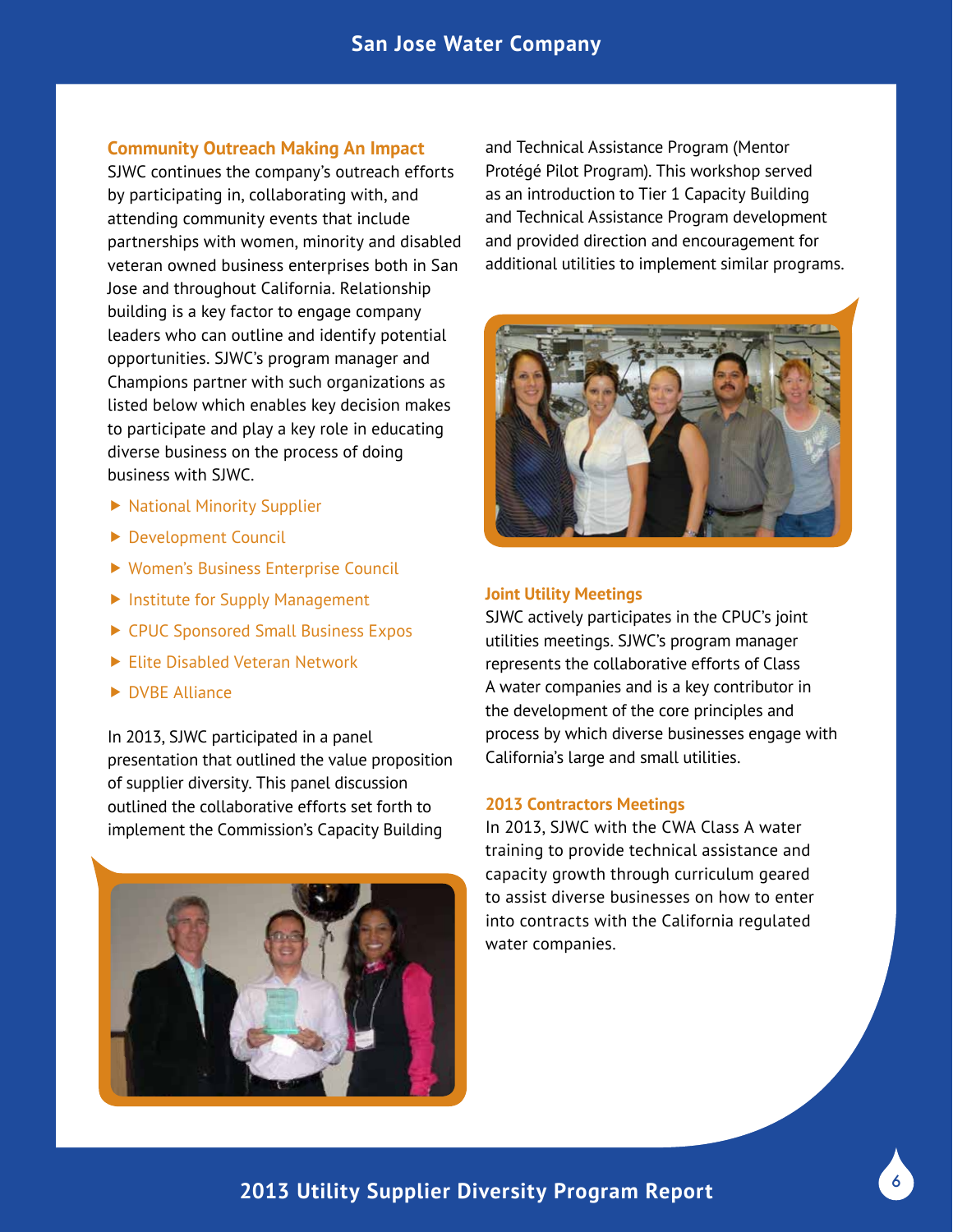SJWC will continue to work with organizations such as the Elite Service Disabled Veteran-Owned Business Network to locate DVBE's that can work with SJWC as direct contractors and subcontractors. SJWC's participation at outreach and community events listed below afford supplier diversity Champions the opportunity to introduce qualified suppliers to the procurement process. In 2013, participation in a variety of Community Based and Minority Based Organization Events included:

- ▶ American Indian Chamber of Commerce *Annual Conference and Trade Show*
- ▶ Black Business Association *Luncheon and Procurement Expo*

Professional and Trade Based Organization Events

- ▶ National Association of Regulated Utilities *Utility Market Access Adhoc Committee Meeting*
- ▶ Northern California Minority Supplier Development Council
- ▶ Northern California Minority Supplier Development Council *Excellence in Supplier Diversity Awards*
- ▶ California Water Association *Utility Supplier Diversity Program Committee Meetings*
- ▶ California Disabled Veteran Business Alliance *Keeping the Promise Expo and Business Matchmaking*
- Elite Service Disable Business Network *Annual Conference and Trade Fair*
- ▶ National Minority Supplier Development Council *Annual Conference and Business Opportunity Fair*
- ▶ National Minority Supplier Development Council *Supplier Award and Recognition*
- Women Business Enterprise National Council *National Conference and Trade Fair*
- Women Business Enterprise National Council *Summit and Salute*

#### CPUC Sponsored Outreach Events

▶ California Public Utilities Commission *Statewide Small Business Expo Series*

Diverse Business Event Attendance Sponsorship

- ▶ Excelerate Consulting *CWA Annual Conference /WBENC Annual Conference*
- ▶ Early Morning Software *WBENC Annual Conference/NMSDC Conference and Trade Fair*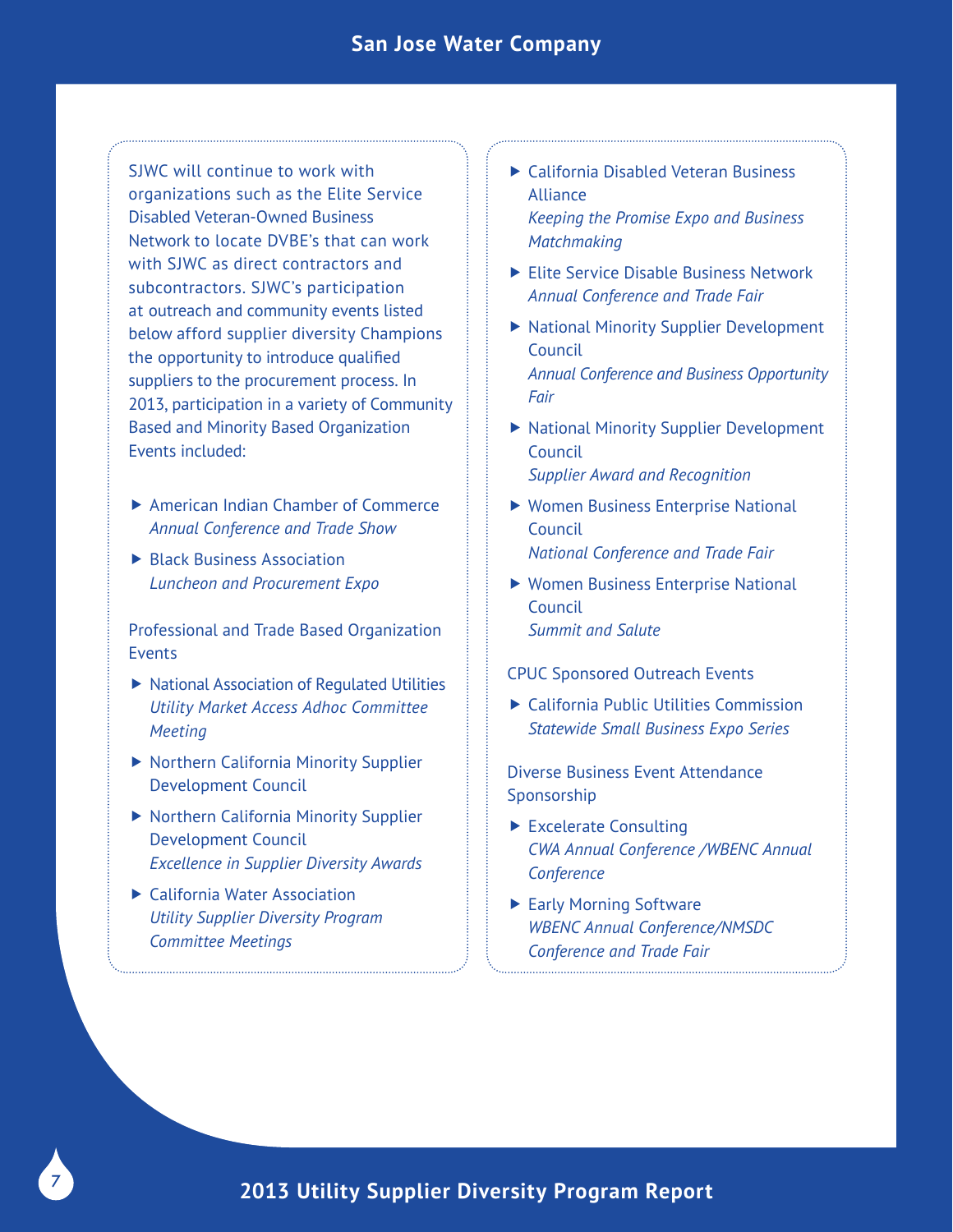### **San Jose Water Company**



#### **Employee Education**

In order for SJWC to expand its diversity program process and practices, the company relies on a vast level of participation by its staff to better understand best and next practices in supply chain trends. Our employee education is an important investment in building a successful program. In 2013, SJWC sponsored staff participation and attendance at various state, regional and training organizations focused on improving these processes: Such training included:

- **Institute of Supply Management Conference Supply Chain Summit**
- ▶ Diversity Information Resources Best Practices in Supplier Strategies
- ▶ NMSDC Annual Conference

#### **Website Enhancement**

SJWC's USDP's website continues to be a conduit and portal to provide information on the WMDVBE activities and enlist participation. The website highlights outreach programs as well as upcoming procurement opportunities. Suppliers are provided with instructions and links to supplier diversity resources and certification information. In 2013, OVET 150 diverse businesses registered utilizing the portal. This process includes forwarding supplier information to departments where potential opportunities may exist. In addition, meetings are scheduled with key project managers to determine if the supplier's goods/services are relevant to SJWC's current or future business needs.

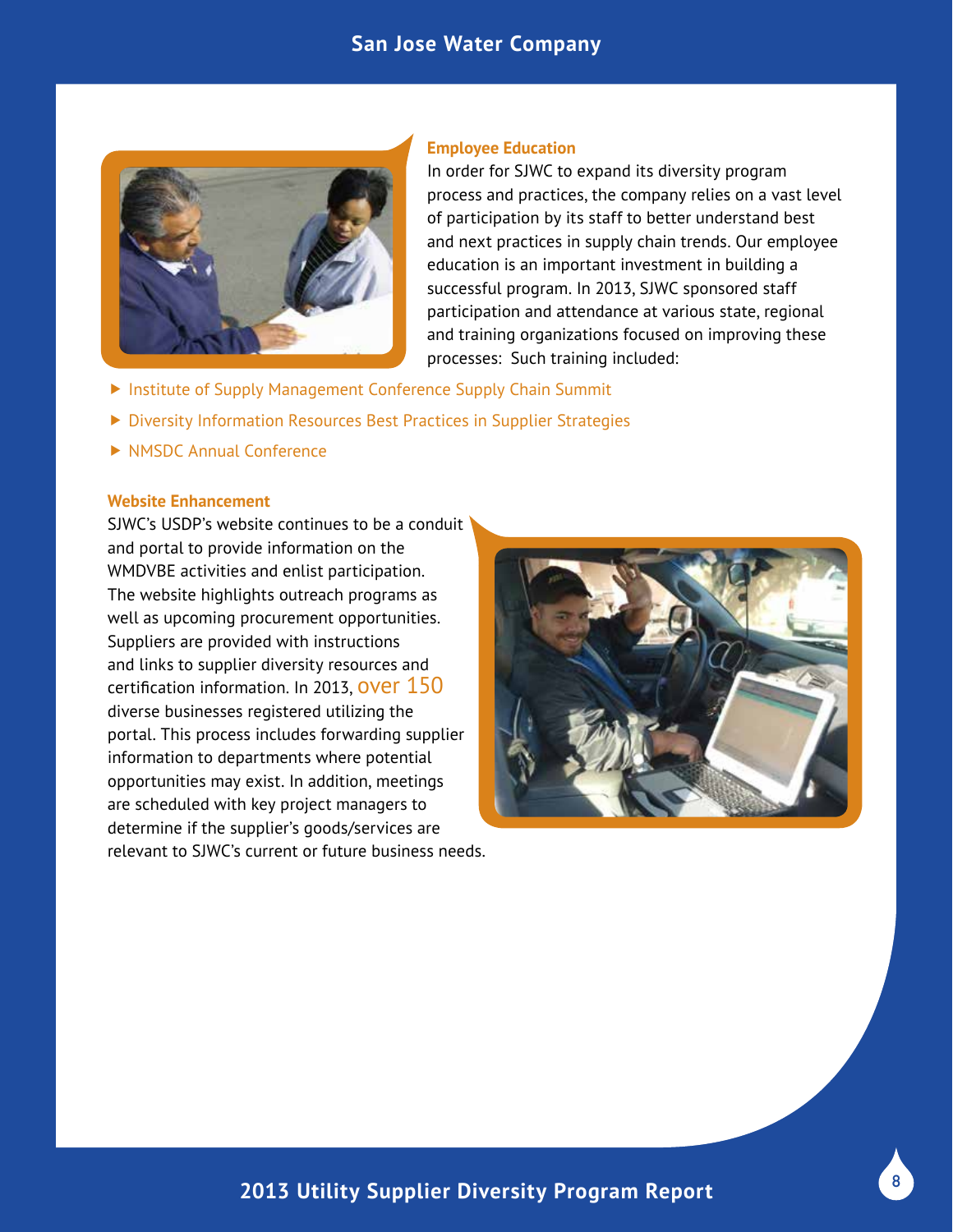## **9.1.2 Statistical Report Diverse Spend by SIC Category**

| <b>SIC Category</b>                                              | <b>PUC</b><br><b>SIC</b><br>Code | Asian<br>American | <b>African</b><br>American | <b>Hispanic</b> | <b>Native</b><br>American | <b>Other</b>   | <b>MBE</b><br><b>Subtotal</b> | <b>Women</b><br><b>Business</b><br><b>Enterprise</b> | <b>Subtotal</b><br><b>WBE</b> | <b>DVBE</b>  | <b>Total</b><br><b>WMDVBE</b> |
|------------------------------------------------------------------|----------------------------------|-------------------|----------------------------|-----------------|---------------------------|----------------|-------------------------------|------------------------------------------------------|-------------------------------|--------------|-------------------------------|
| <b>Agricultural</b><br><b>Production</b>                         | 01                               | \$2273.85         |                            |                 |                           |                | \$2273.85                     |                                                      |                               |              | \$2,273.85                    |
| <b>General Building</b><br><b>Contractors</b>                    | 15                               |                   |                            |                 |                           | \$63,387.75    | \$63387.75                    |                                                      |                               |              | \$63,387.75                   |
| Heavy<br><b>Construction</b>                                     | 16                               |                   |                            | \$5,288,693.77  | 9316.24                   | \$366,577.28   | \$5664587.29                  |                                                      |                               |              | \$5,664,587.29                |
| <b>Special Trade</b><br><b>Contractors</b>                       | 17                               |                   |                            | \$8,119.84      |                           | \$46,575.69    | \$54695.53                    |                                                      |                               | \$409,362.68 | \$464,058.21                  |
| <b>Lumber &amp; Wood</b><br><b>Products</b>                      | 24                               |                   |                            |                 |                           |                | \$0.00                        | \$8,820.00                                           |                               |              | \$8,820                       |
| Paper & Allied<br><b>Products</b>                                | 26                               |                   |                            |                 |                           | \$2,178.33     | \$2178.33                     |                                                      |                               |              | \$2,178.33                    |
| <b>Printing and</b><br><b>Publishing</b>                         | 27                               | \$15,361.65       |                            | \$37,199.80     | \$9,250.00                | \$41,693.17    | \$103504.62                   |                                                      |                               |              | \$103,504.62                  |
| <b>Chemicals</b>                                                 | 28                               |                   |                            |                 |                           | \$135,688.21   | \$135688.21                   |                                                      |                               |              | \$135,688.21                  |
| Petroleum & Coal<br><b>Products</b>                              | 32                               |                   |                            |                 |                           | \$525.28       | \$525.28                      | \$17,194.14                                          |                               |              | \$17,719.42                   |
| <b>Primary Metal</b><br><b>Industries</b>                        | 33                               |                   |                            |                 | \$13,630.89               |                | \$13630.89                    |                                                      |                               |              | \$13,630.89                   |
| <b>Industrial</b><br><b>Machinery &amp;</b><br><b>Equipment</b>  | 35                               | \$112,198.37      | \$140,701.16               | \$81,208.87     | \$168,945.01              | \$644,832.36   | \$1147885.77                  |                                                      |                               | \$303,083.88 | \$1,450,969.65                |
| <b>Electronic &amp;</b><br><b>Other Equipment</b>                | 36                               | \$3,140.84        | \$1,384.55                 |                 |                           |                | \$4525.39                     |                                                      |                               |              | \$4525.39                     |
| <b>Instruments and</b><br><b>Related Products</b>                | 38                               |                   |                            |                 |                           | \$411,325.68   | \$411325.68                   | \$6,172.00                                           |                               |              | \$417497.68                   |
| <b>Electric, Gas and</b><br><b>Sanitary Services</b>             | 49                               |                   |                            | \$1,681,400.29  |                           | \$161,752.98   | \$1843153.27                  | \$126,990.61                                         |                               |              | \$1,970,143.88                |
| <b>Wholesale Trade -</b><br><b>Durable Goods</b>                 | 50                               | \$3,034.92        | \$10,936.87                |                 |                           | \$1,516.97     | \$15488.76                    | \$334.27                                             |                               |              | \$15,823.03                   |
| <b>Wholesale Trade -</b><br><b>Non Durable</b><br>Goods          | 51                               |                   |                            | \$37,894.17     |                           | \$35,343.73    | \$73,237.90                   |                                                      |                               |              | \$73,237.90                   |
| General<br><b>Merchandise</b>                                    | 53                               |                   |                            |                 |                           | \$3,885.26     | \$3,885.26                    |                                                      |                               |              | \$3,885.26                    |
| <b>Food Stores</b>                                               | 54                               |                   |                            |                 |                           | \$9,567.21     | \$9,567.21                    |                                                      |                               |              | \$9,567.21                    |
| <b>Automotive</b><br><b>Dealers</b>                              | 55                               |                   |                            | \$246,364.24    |                           |                | \$246,364.24                  |                                                      |                               |              | \$246,364.24                  |
| Apparel &<br><b>Accessories</b>                                  | 56                               |                   | \$37,204.25                |                 |                           |                | \$37,204.25                   |                                                      |                               |              | \$37,204.25                   |
| <b>Eating &amp; Drinking</b><br><b>Places</b>                    | 58                               |                   |                            |                 |                           |                | \$0.00                        | \$62,090.77                                          |                               |              | \$62,090.77                   |
| <b>Misc. Retail</b>                                              | 59                               | \$77,454.65       |                            |                 |                           |                | \$77,454.65                   | \$69,075.88                                          |                               |              | \$146,530.53                  |
| <b>Personal Services</b>                                         | 72                               |                   |                            |                 |                           | \$24,096.33    | \$24,096.33                   | \$83,247.06                                          |                               |              | \$107,343.39                  |
| <b>Business Services</b>                                         | 73                               | \$133,643.00      |                            | \$214,315.15    |                           | \$102,439.05   | \$450,397.2                   | \$33,005.06                                          |                               |              | \$483,402.26                  |
| <b>Auto Repair</b><br><b>Services</b>                            | 75                               | \$35,620.75       |                            | \$4,144.31      | \$67,741.16               | \$152,838.07   | \$260,344.29                  |                                                      |                               |              | \$260,344.29                  |
| <b>Engineering &amp;</b><br><b>Management</b><br><b>Services</b> | 87                               | \$1,699,490.70    | \$39,409.27                | \$75,941.88     |                           | \$98,945.16    | \$1913787.01                  | \$467,463.64                                         |                               | \$25,834.48  | \$2,407,085.13                |
| <b>Misc Other</b><br><b>Services</b>                             | 89                               |                   | \$39,308.00                | 68,486.33       |                           | \$6241.41      | \$114035.74                   |                                                      |                               |              | 114035.74                     |
| <b>Total</b>                                                     |                                  | \$2,082,218.73    | \$268,944.10               | \$7,743,768.65  | \$268,883.30              | \$2,309,409.92 | 2,673,224.70                  | \$874,393.43                                         |                               | \$738,281.04 | 14,285,899.17                 |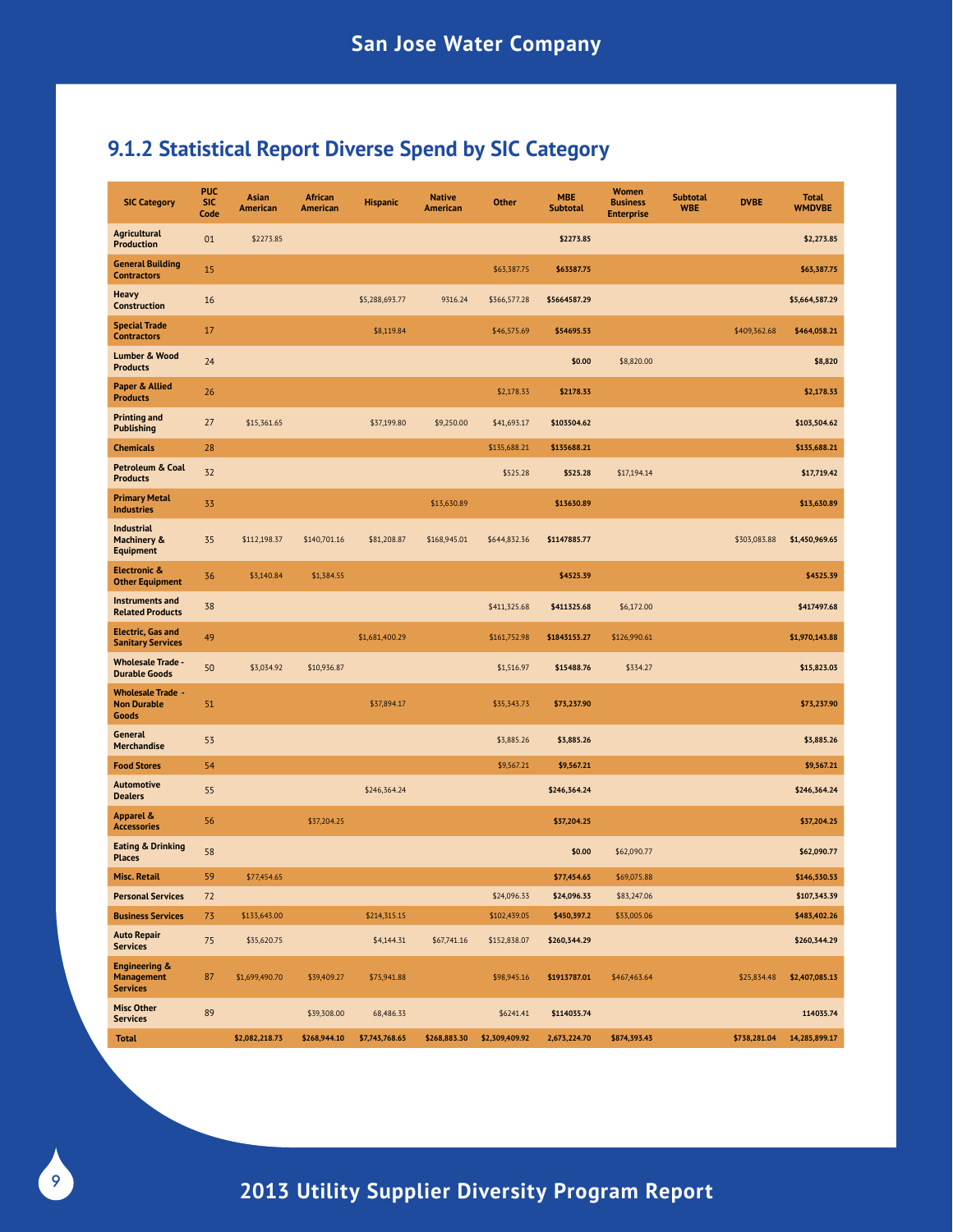## **9.1.2 Statistical Reports/Summary of Purchases**

| 2013 SUPPLIER DIVERSITY PROGRAM ANNUAL RESULTS BY ETHNICITY                    |                             |                |                |                |       |  |  |  |
|--------------------------------------------------------------------------------|-----------------------------|----------------|----------------|----------------|-------|--|--|--|
|                                                                                |                             | Direct \$      | Sub \$         | Total \$       | %     |  |  |  |
|                                                                                | Asian-Pacific               | 1,361,807      | 503,507        | 1,865,314      | 2.0%  |  |  |  |
|                                                                                | African American            | 217,738        | $\overline{0}$ | 217,738        | 0.2%  |  |  |  |
|                                                                                | Hispanic                    | 6,021,974      | 30,108         | 6,052,083      | 6.5%  |  |  |  |
| <b>MINORITY MEN</b>                                                            | <b>Native American</b>      | 259,633        | 261,131        | 520,764        | 0.6%  |  |  |  |
|                                                                                | Other                       | 3,775,078      | 823,387        | 4,598,465      | 5.0%  |  |  |  |
|                                                                                | <b>Total Minority Men</b>   | 11,636,232     | 1,618,133      | 13,254,365     | 14.3% |  |  |  |
|                                                                                |                             | Direct \$      | Sub \$         | Total \$       | %     |  |  |  |
|                                                                                | Asian-Pacific               | 685,541        | 77,846         | 763,388        | 0.8%  |  |  |  |
|                                                                                | African American            | 130,724        | 7,042          | 137,766        | 0.1%  |  |  |  |
|                                                                                | Hispanic                    | 40,394         | 57,944         | 98,338         | 0.1%  |  |  |  |
| <b>MINORITY WOMEN</b>                                                          | <b>Native American</b>      | $\mathbf 0$    | $\theta$       | $\overline{0}$ | 0.0%  |  |  |  |
|                                                                                | Other                       | $\overline{0}$ | $\overline{0}$ | $\Omega$       | 0.0%  |  |  |  |
|                                                                                | <b>Total Minority Women</b> | 856,659        | 142,832        | 999,491        | 1.1%  |  |  |  |
|                                                                                |                             | Direct \$      | Sub \$         | Total \$       | %     |  |  |  |
| <b>TOTAL MINORITY</b><br><b>BUSINESS</b><br><b>ENTERPRISE (MBE)</b>            |                             | 12,492,891     | 1,760,965      | 14,253,856     | 15.4% |  |  |  |
|                                                                                |                             |                |                |                |       |  |  |  |
| <b>WOMEN BUSINESS</b><br><b>ENTERPRISE (WBE)</b>                               |                             | 1,080,562      | 1,373,445      | 2,454,007      | 2.7%  |  |  |  |
| <b>SUBTOTAL WOMEN,</b><br><b>MINORITY BUSINESS</b><br><b>ENTERPRISE (MWBE)</b> |                             | 13,573,453     | 3,134,410      | 16,707,863     | 18.1% |  |  |  |
| <b>SERVICE DISABLED</b><br><b>VETERAN BUSINESS</b><br><b>ENTERPRISE (DVBE)</b> |                             | 712,447        | 725,285        | 1,437,732      | 1.6%  |  |  |  |
| <b>TOTAL WMDVBE</b>                                                            |                             | 14,285,899     | 3,859,695      | 18,145,595     | 19.6% |  |  |  |
| <b>Gross Procurement</b>                                                       |                             |                |                | \$196,730,814  |       |  |  |  |
| <b>Non-Inclusion</b>                                                           |                             |                |                | \$104,301,398  |       |  |  |  |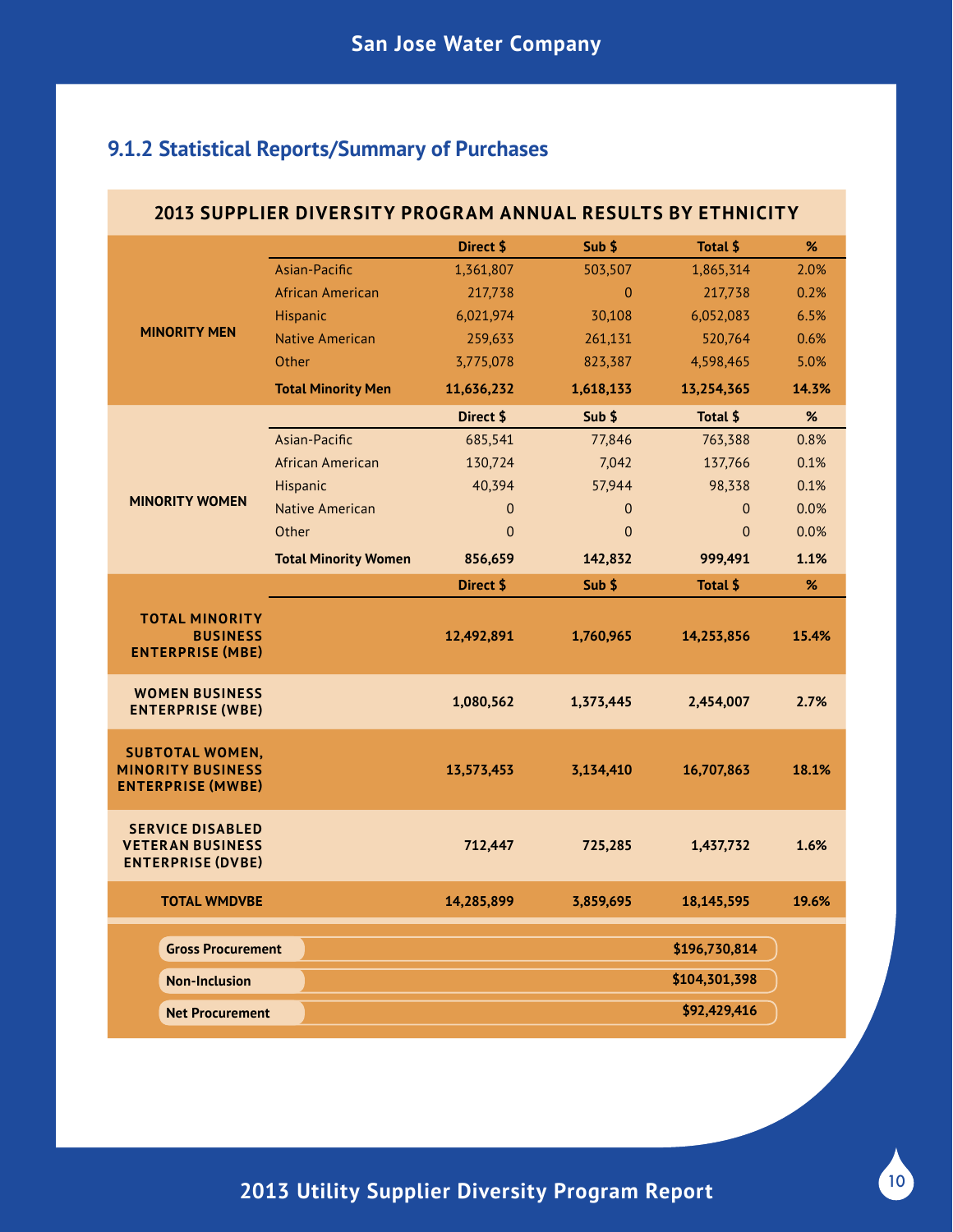## **9.1.3 Program Expenses**

#### **Utility Supplier Diversity Program Expenses**

| <b>Expenses Category</b> | 2013 (Actual \$) |
|--------------------------|------------------|
| <b>Program Expenses</b>  | \$46,593         |
| <b>Training</b>          | \$8,000          |
| <b>Other Expenses*</b>   | \$111,969        |
| <b>Total</b>             | \$166,562        |

\*Other Expenses include: wages, consultants and reporting expenses

### **9.1.4 Goal Progress**

SJWC made quantifiable and measureable progress towards meeting the CPUC goal of  $21.5\%$  of procurement activity with minorityowned, women-owned and disabled veteranowned business enterprises. The program continues to foster an upward trend of increased spend with diverse businesses and this trend has enabled SJWC to show substantial year on year progress toward meeting the CPUC's goal.

In 2013 SJWC diversity spend totaled  $$18.1$ million or  $19.6\%$  with diverse businesses. This represents a 3% increase over diverse procurement in 2012. SJWC's MWDVBE spend is reported by SIC code, identifying specific areas of opportunity while fulfilling the CPUC 9.1.2 statistical reporting requirements. In addition to facilitating engagement with other California invester-owned utilities, the diverse business participation has led to extended contract opportunities in the private sector.

## **9.1.5 Summary of Utilization of WMDVBE Subcontractors**

|                                                 | <b>Minority</b><br><b>Men</b> | <b>Minority</b><br><b>Women</b> | <b>Minority</b><br><b>Business</b><br><b>Enterprise</b><br>(MBE) | <b>Women</b><br><b>Business</b><br><b>Enterprise</b><br>(WBE) | <b>Women</b><br><b>Minority</b><br><b>Business</b><br><b>Enterprise</b><br>(WMBE) | <b>Service</b><br><b>Disabled</b><br><b>Veterans</b><br><b>Business</b><br><b>Enterprise</b><br>(DVBE) | <b>Total</b><br><b>WMDVBE</b> |
|-------------------------------------------------|-------------------------------|---------------------------------|------------------------------------------------------------------|---------------------------------------------------------------|-----------------------------------------------------------------------------------|--------------------------------------------------------------------------------------------------------|-------------------------------|
| Direct \$                                       | 11,636,232                    | 856,659                         | 12,492,891                                                       | 1,080,562                                                     | 13,573,453                                                                        | 712,447                                                                                                | 14,285,900                    |
| <b>Subcontracting \$</b>                        | 1,618,133                     | 142,832                         | 1,760,965.00                                                     | 1,373,445                                                     | 3,134,410                                                                         | 725,285                                                                                                | 3,859,695                     |
| Total \$                                        | 13,254,365                    | 999,491                         | 14,253,856.00                                                    | 2,454,007                                                     | 16,707,863                                                                        | 1,437,732                                                                                              | 18, 145, 595                  |
| Direct %                                        | 14%                           | 1.1%                            | 13.5%                                                            | 1.2%                                                          | 14.7%                                                                             | 0.8%                                                                                                   | 15.5%                         |
| <b>Subcontracting %</b>                         | 1.8%                          | 0.2%                            | 1.9%                                                             | 1.5%                                                          | 3.4%                                                                              | 0.78%                                                                                                  | 4.2%                          |
| <b>Total %</b>                                  | 16.1%                         | 1.2%                            | 15.4%                                                            | 2.7%                                                          | 18.1%                                                                             | 1.6%                                                                                                   | 19.6%                         |
| \$196,730,814<br><b>Gross Procurement</b>       |                               |                                 |                                                                  |                                                               |                                                                                   |                                                                                                        |                               |
| Non-Inclusion (Purchase Water, Power, Pump Tax) |                               |                                 |                                                                  | \$104,301,398                                                 |                                                                                   |                                                                                                        |                               |
| <b>Net Procurement</b>                          |                               |                                 |                                                                  | \$92,429,416                                                  |                                                                                   |                                                                                                        |                               |
| * Totals may not add due to rounding            |                               |                                 |                                                                  |                                                               |                                                                                   |                                                                                                        |                               |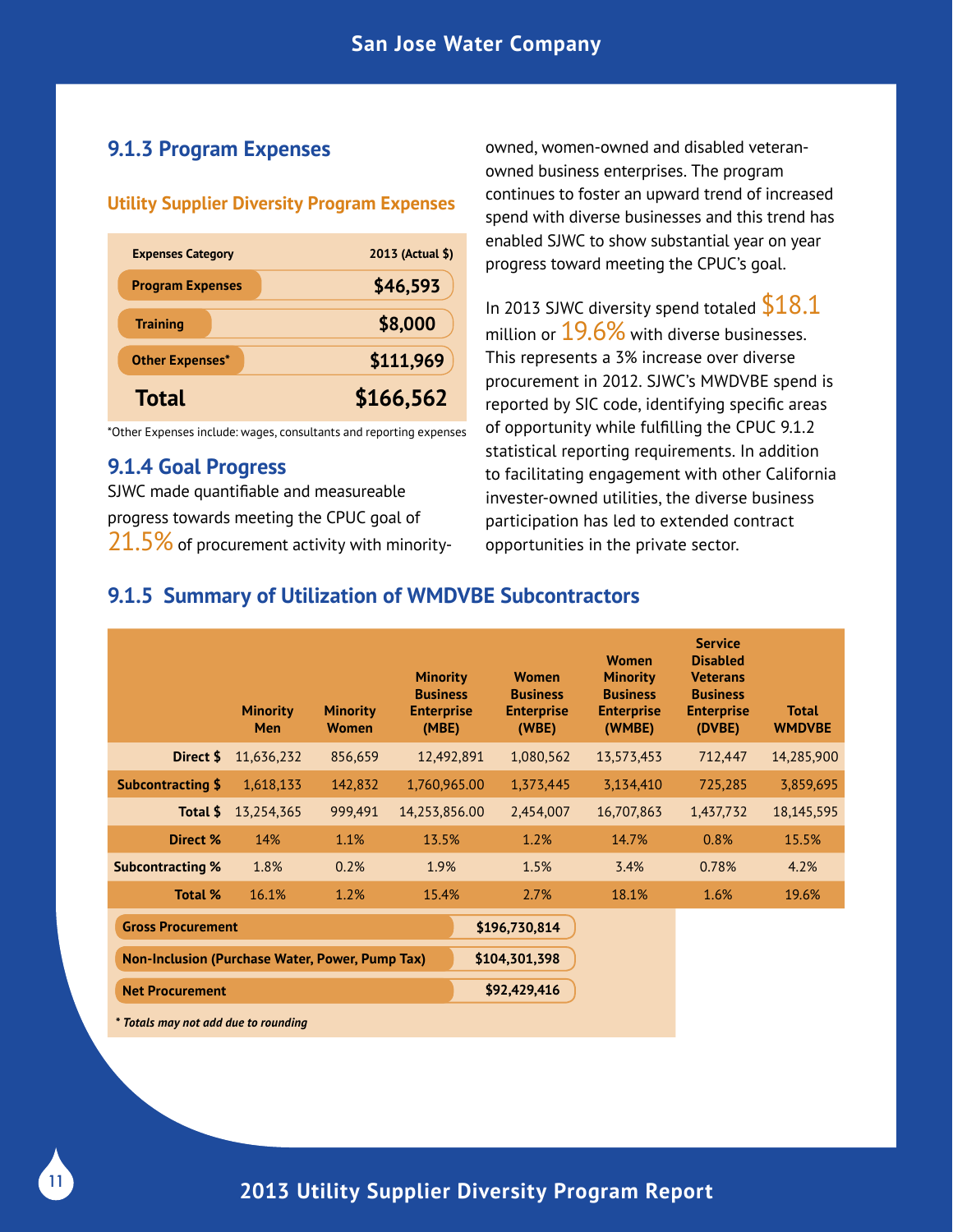### **9.1.6 Complaints**

SJWC did not receive any formal USDP complaints in 2013.

### **9.1.7 Summary of Purchases and or Contracts in Excluded Categories**

The amount shown on Table 9.1.2 as "Exclusions" is the total of payments made in the categories of Purchased Water, Purchased Power, and Groundwater Extraction Fees. Other categories subject to Section 8.9, Other Utilities, Taxes, Franchise Fees, and Postage, have not been included in the Gross Procurement.

The reporting of these categories as "Exclusions" on Table 9.1.2 by water companies is intended to provide information to CPUC staff regarding these categories and to be consistent with the procurement reporting by the energy companies. This procurement reporting guidelines for water companies results from workshops convened by the Commission's Utility Supplier Diversity Program Staff, pursuant to Ordering Paragraph No. 4 of D.11-05-019 (in R.09-07-027), and subsequent additional discussions, in order for the staff and utilities to reach a common understanding of what is to be reported as a result of the amendments to General order 156 and to address and resolve any issues related to the adoption of the water companies' procurement reporting requirements under General Order 156.

#### **9.1.8 Diverse Suppliers in Underutilized Areas**

During 2013, SJWC worked to increase diverse spending in areas where such supplier utilization has traditionally been low. The company's continued progress and outreach with minority financial services providers resulted in equity placement with a minority-owned investment and financial services company.

SJWC will continue its efforts to recruit minority owned business is both legal and consultant services areas to the extent possible.

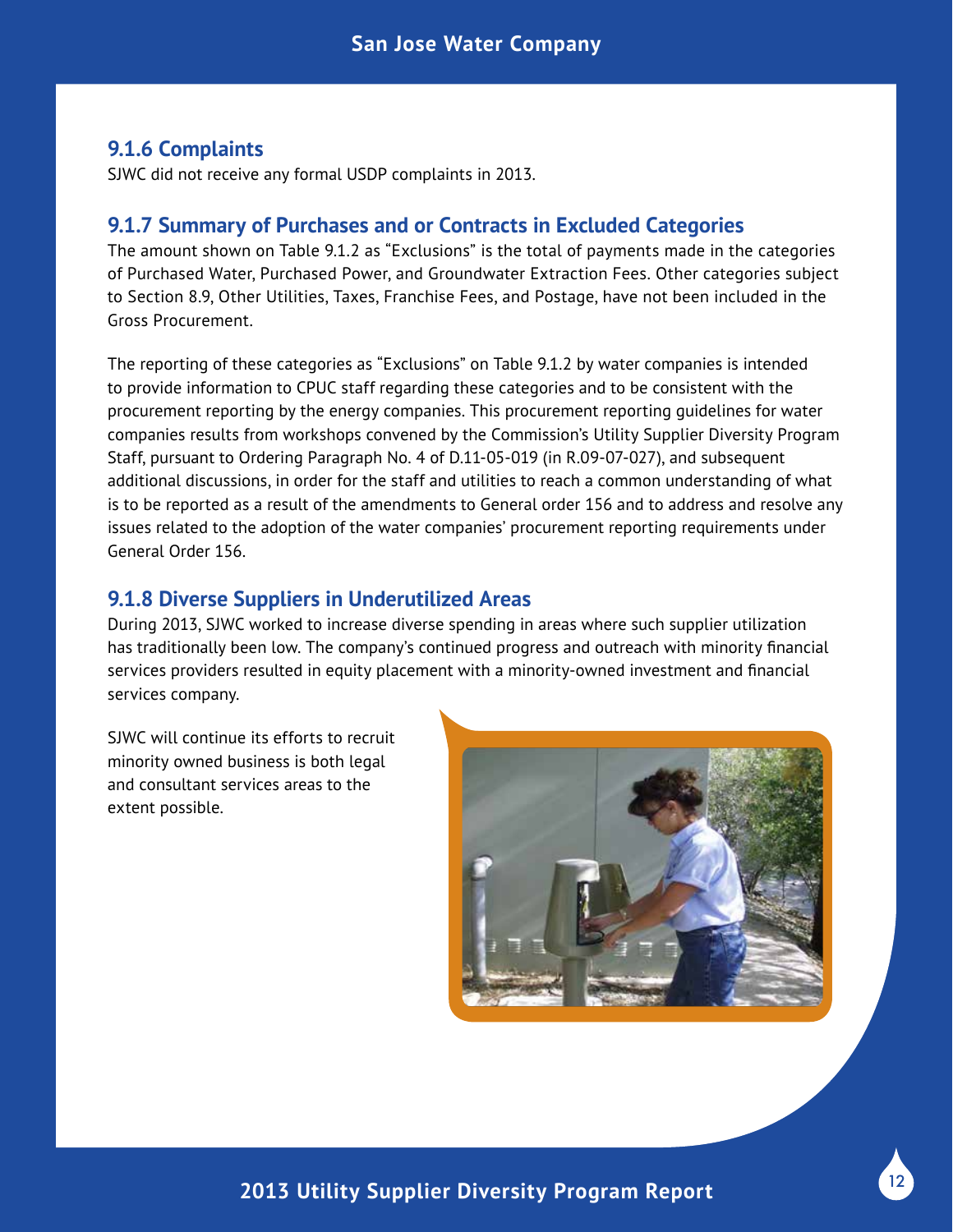## **West Valley Construction – A Prime Example A Prime Success**

Westvalley San Jose Water Company prides itself of being a leader in the provision of EXPRIMENT SHIPPS AND CHANGE AND CHANGE AND CHANGE SERVICE. The commitment of utilizing suppliers that provide exceptional service levels at a competitive price spans throughout the supply chain. SJWC relies on its largest suppliers to assist in USDP efforts.

West Valley Constructions exemplary service and decades of partnership have led to West Valley Constructions' recognition as SJWC prime supplier of the year award.

SJWC success in exceeding the Commissions' 1.5% DVBE goal is in part due to the support of West Valley Construction. The company has been growing their sub-contracting efforts since 2004, increasing program participation. In 2013 West Valley Construction contributed over \$1.4M in verifiable diverse business subcontracting.

On July 19, 2013, San Jose Water held its annual contractors meeting. The focus of this meeting was to bring the largest suppliers to the water companies together to discuss the focus of USDP participation.

West Valley Construction's executive management team delivered a presentation on the advantages of doing business with diverse and local suppliers.

- ▶ West Valley was awarded supplier of the year by SJWC in recognition of their continued program efforts and contribution to sub-contracting with MWDVBE businesses.
- Attended and participated at the NCMSDC annual minority business expo.
- Attended and participated at the CPUC sponsored small business expo.

As a result WVC sub-contracting with certified MWDVBE's has increased by 100%.

- ▶ Pro-actively sought to integrate small and diverse businesses into our procurement and sourcing opportunities.
- $\blacktriangleright$  Educated the WVC staff on the benefits of procuring goods and services from small and diverse businesses.
- $\triangleright$  Began the formalized reporting process to provide sub-contracting participation on a month by month basis.
- Verifying that businesses meet the required certifications regarding ownership status, level of water industry expertise.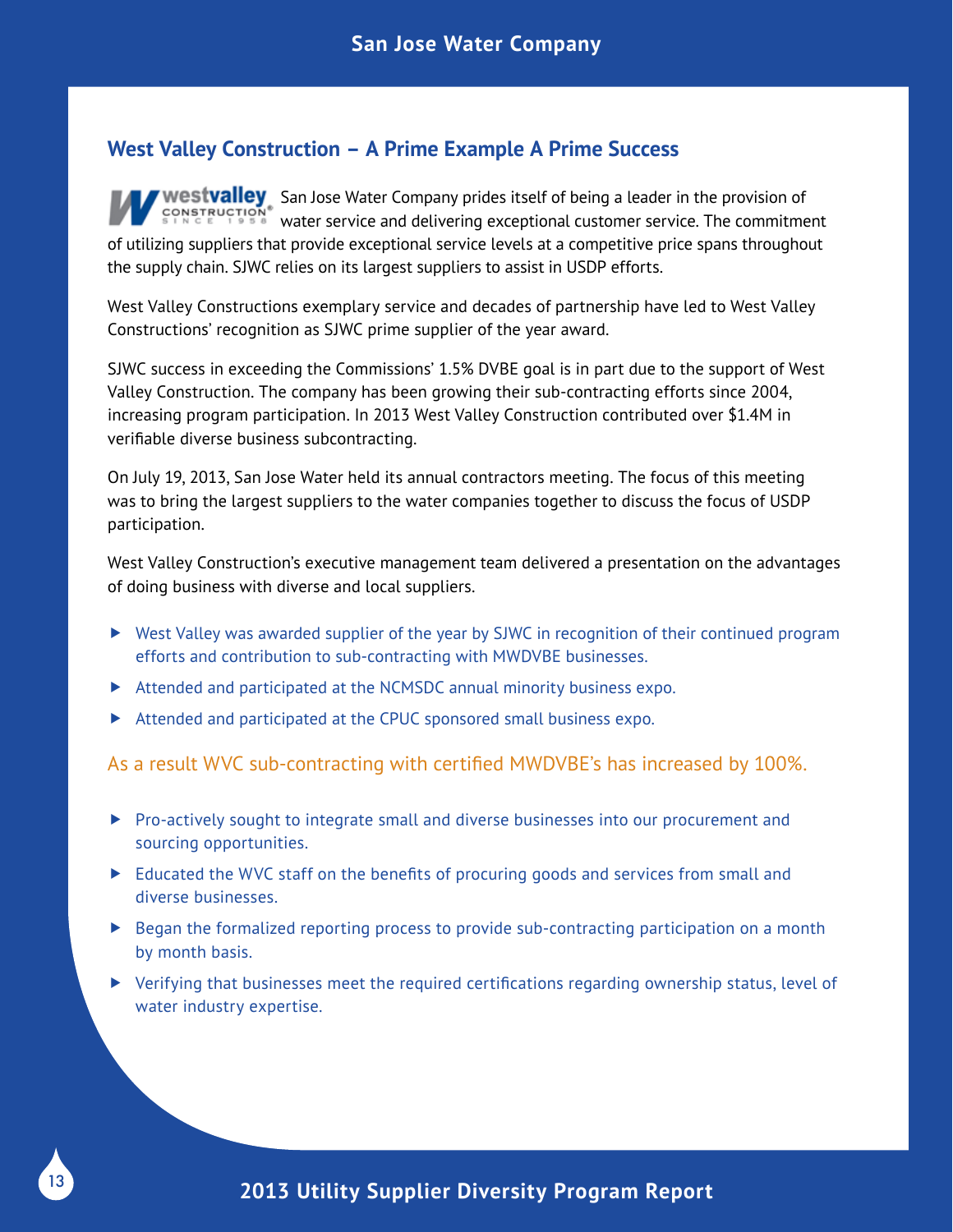## **2014 Annual Plan**

## **10.1.1 Goals**

| Category                                                    | 2013 Results | 2014 Goals |
|-------------------------------------------------------------|--------------|------------|
| <b>Minority Men</b>                                         | 14.3%        | 12.0%      |
| <b>Minority Women</b>                                       | 1.1%         | 3.0%       |
| <b>Minority Business Enterprise (MBE)</b>                   | 15.4%        | 15.0%      |
| <b>Women Business Enterprise (WBE)</b>                      | 2.7%         | 5.0%       |
| <b>Subtotal Women, Minority Business Enterprise (WMBE)</b>  | 18.1%        | 20.0%      |
| <b>Service Disabled Veterans Business Enterprise (DVBE)</b> | 1.6%         | 1.5%       |
| <b>Total WMDVBE</b>                                         | 19.6%        | 21.5%      |

In 2014, SJWC's USDP will focus on achieving the following results:

- Work with supplier diversity champions to provide diverse business request for proposal participation on capital projects.
- $\blacktriangleright$  Implement a cohesive capacity building and technical assistance program according to the guidelines of Executive Order 97-01 – detailing Tier 1 participants.
- Continue to meet with our largest prime suppliers to increase sub-contracting levels.
- Implement supplier management tools to measure expense category according to diverse spend.
- Identify suppliers in low utilization areas and seek means to include diverse businesses in these opportunities.

## **10.1.2 Planned External/Internal Activities**

#### **External Activities**

#### **Supplier Development and Mentoring**

In compliance with Ordering Paragraph No. 4 of D.11-05-019 (in R.09-07-027), SJWC will continue work closely with the CWA and its members to implement the Tier 1 capacity building and technical assistance program to support small diverse businesses with resources and technical assistance to optimize their knowledge and understanding of doing business with California utilities.

In 2014 SJWC will continue to work with CWA and its member companies to host Contractors meetings and implement the Mentor Protégé Pilot Program (MP3) Tier 1 capacity building and technical assistance program.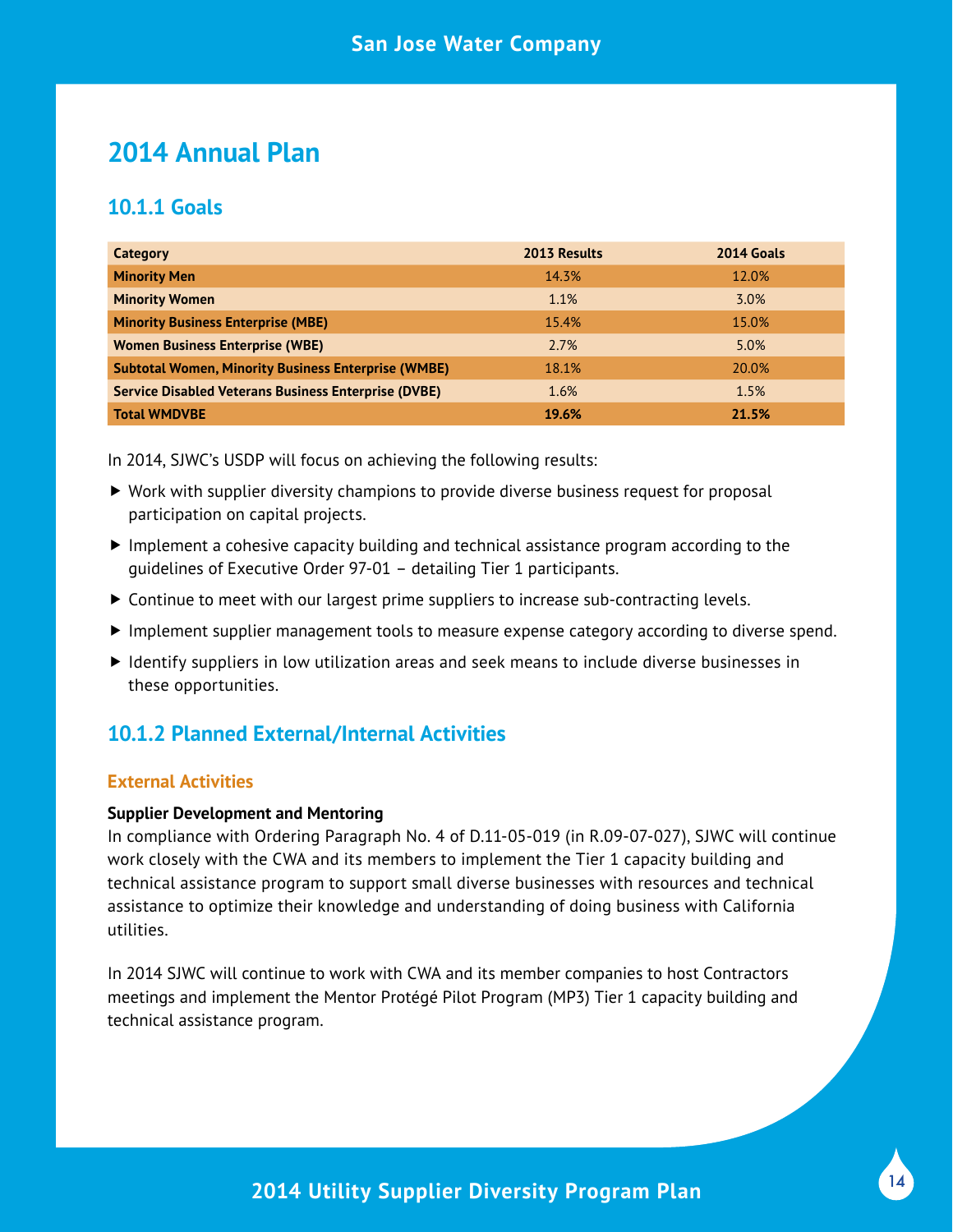SJWC forms relationships with suppliers and will sponsor diverse business attendance at events which educate suppliers on doing business with utilities and provide direction and instruction on increasing the probability of working with investor-owned utilities. In addition to facilitating engagement with other California owner invested utilities, diverse business participation has led to extended contract opportunities in the private sector. In 2013 SJWC sponsored the following diverse business events:

- Excelerate Consulting, *Utility Market Access Adhoc Committee Meeting*
- Early Morning Software , *WBENC Annual Conference/NMSDC Conference and Trade Fair*

#### **Internal Activities**

Internally, SJWC will champion training, communication and technical resources to improve effectiveness of notification on performance efforts. SJWC is implementing a supplier diversity reporting tool that will support the efforts of providing detail program progress and departmental participation.

## **10.1.3 Recruitment Plans for Suppliers in Underutilized Areas**

Included in SJWC's USDP 2014 program planned activities are clear measurable goals to progress toward meeting the CPUC target of 21.5% procurement with diverse businesses. In order to increase procurement contracts in lower utilized categories, SJWC will focus on increased communication and partnerships with local organizations in the following categories:

- ▶ African American Owned Businesses
- ▶ Native American Owned Businesses
- Women Owned Businesses

## **10.1.4 Former Section 10.1.4 "Plans for Recruiting Diverse Suppliers in excluded Categories"**

No longer applicable.

15

## **10.1.5 Planned Sub-contracting**

SJWC understands the importance of increasing diversity spend utilizing prime contractors as an extended participant of the USDP. We will continue to hold prime supplier contractor meetings, and matchmaking events to increase sub-contracting opportunities with SJWC's largest prime suppliers. SJWC will set targets and provide tools such as on-line subcontracting reporting (PRISM) necessary for our prime suppliers to actively participate and achieve such goals.

## **10.1.6 Plans for compliance with WMDVBE Program Guidelines**

SJWC will comply with all provisions and revisions of General Order 156. SJWC works cooperatively with the CPUC and its staff in the implementation of program objectives.

The USDP Program Manager will continue to proactively work with the SJWC's Supplier Diversity Champions to review, streamline, and improve standards and policies that implement department goals and contract language to include diverse suppliers in bid opportunities**.**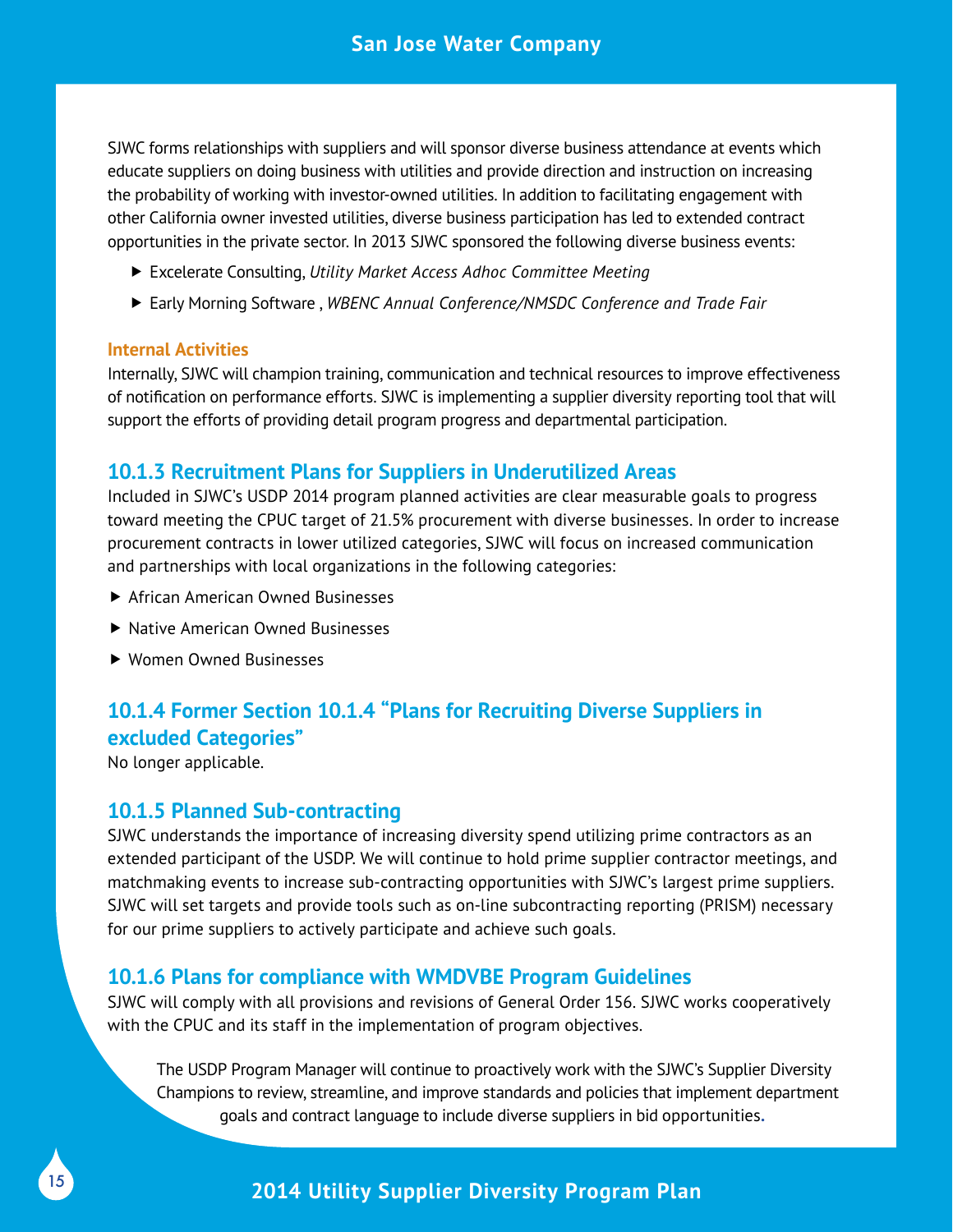#### **Objective #1 Compliance with GO 156 Reporting**

Enhancements to reporting tools and online sub-contracting reporting will improve company-wide visibility and awareness in areas of procurement focus. This improvement will increase SJWC's ability to monitor program progress as well verify certification eligibility and improve USDP program participation in all business areas.

#### **Objective #2**

#### **Tier 1 Capacity Building and Technical Assistance Program**

SJWC will work with other CWA members to implement the MP3 program.

#### **Objective #3**

#### **Performance Measurements**

Diverse supplier performance reports will be provided quarterly to supplier diversity Champion team members and management staff. These quarterly updates will emphasize the importance of reaching the SJWC USDP goals and will keep key participants apprised of the level diverse supplier procurement activity. Based on this information the Supplier Diversity Program Manager, Director of Procurement and Champions will formulate strategies and forecast potential opportunities where diverse suppliers may participate.

#### **Objective #4 Supplier Presentations**

SJWC will work to implement "pitching with a purpose" in collaboration with its partner community business organizations. These supplier presentations hosted during partner events will allow the SJWC champions to meet with and learn about diverse business capabilities. The informal meetings will add to our outreach efforts by allowing diverse suppliers an opportunity to provide the "company pitch" relative to the services they provide to SJWC key stakeholders.

**SJWC is committed to ensuring a well represented WMDVBE supplier program. Each year it is our intention to maintain, sustain and build upon the current levels of involvement from our internal departments and the community we serve.**